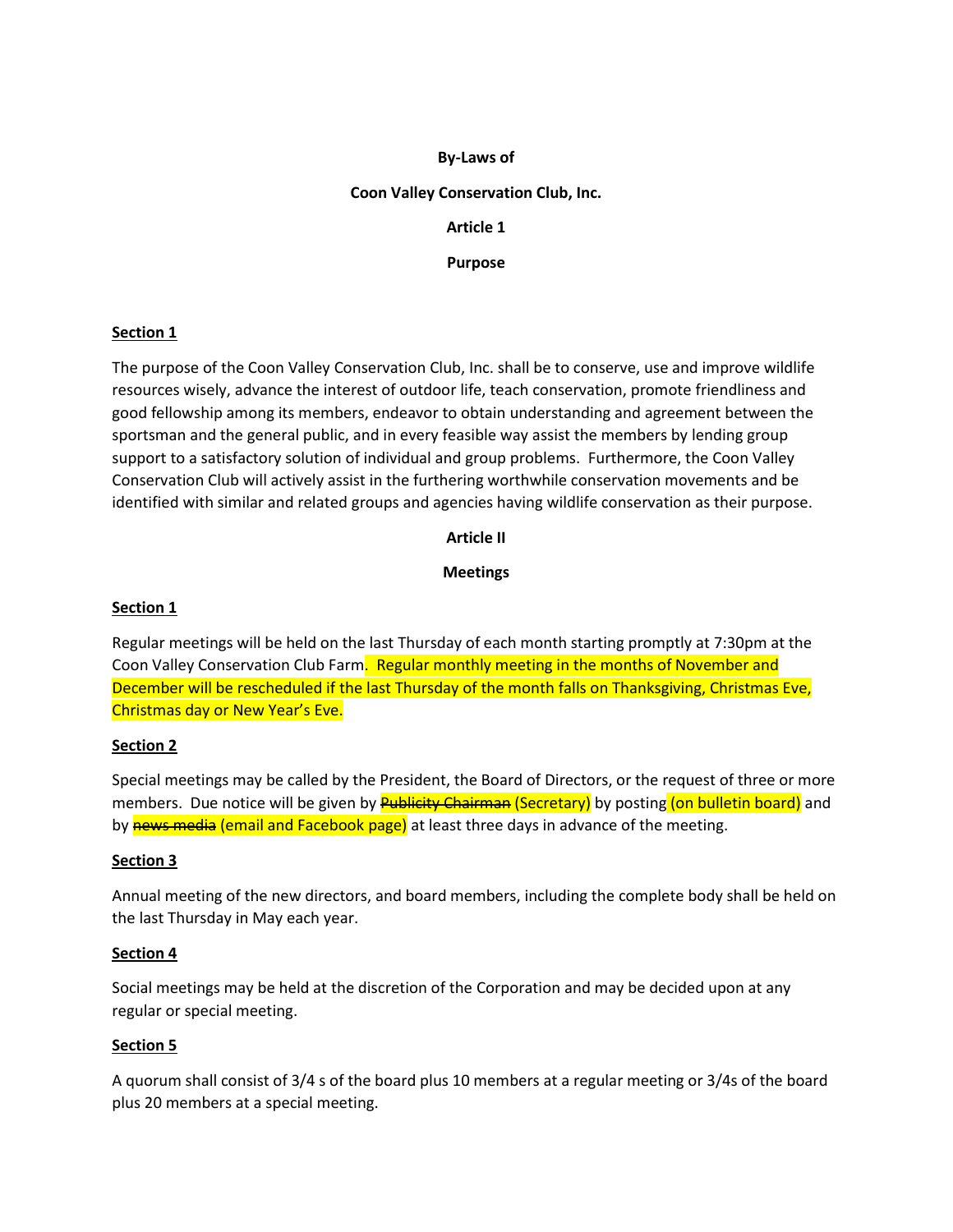An active member of the Coon Valley Conservation Club is defined as follows:

- 1) A member attending nine (9) meetings in a calendar year.
- 2) A member who volunteers ten (10) hours of club service.
- 3) Active membership as established by the Board of Directors.

#### **Section 6**

Meeting shall be governed by Roberts's rules.

#### **Article III**

#### **Memberships and Dues**

#### **Section 1**

Membership shall be open to persons interested in outdoor sports and conservation.

## **Section 2**

All new members shall be **announced** (approved at the beginning of each meeting if membership criteria are met. IE applicant or their sponsor must attend meeting if new member.) Annual membership dues are at the beginning of each meeting.

## **Section 3**

Annual membership dues are \$50 (\$40) for a single membership, \$100 (\$60) for a family, \$20 for Senior (62+) and \$20 for youth(under18). All memberships will be handled by the membership chairperson.

#### **Section 4**

Members will consider it their duty to abide by all rules of the Coon Valley Conservation Club as set forth by the by-Laws and Amendments.

#### **Section 5**

Members shall abide by the following sportsman's creed: **To conduct myself in the woods, in the fields, and on the water so that neither will be despoiled. To protect, conserve and restore our nation's wildlife and natural resources. To abide by the laws of nature and man in the pursuit of my sport so that generations of sportsmen to come may inherit their rightful share of nature's bounties.**

#### **Section 6**

Conduct or acts unbecoming a sportsman, proven violations of game or other laws and ordinances relating to conservation, and flagrant disregard for the reputation of this club will constitute cause for suspension of a member. A member shall be considered innocent by the Corporation until proven guilty. A three-fourths (3/4) majority of those in attendance at a meeting shall be required for suspension of a member and further the suspension can be voted upon only after all available facts in the case have been presented to the corporation in assembly and the member in question has had an opportunity to state his/her own case. Complaints may be presented to the Corporation orally or in writing and the defendant in any complaint may present his defense orally or in writing. After a complaint has been received the Secretary shall notify the accused member or members in writing and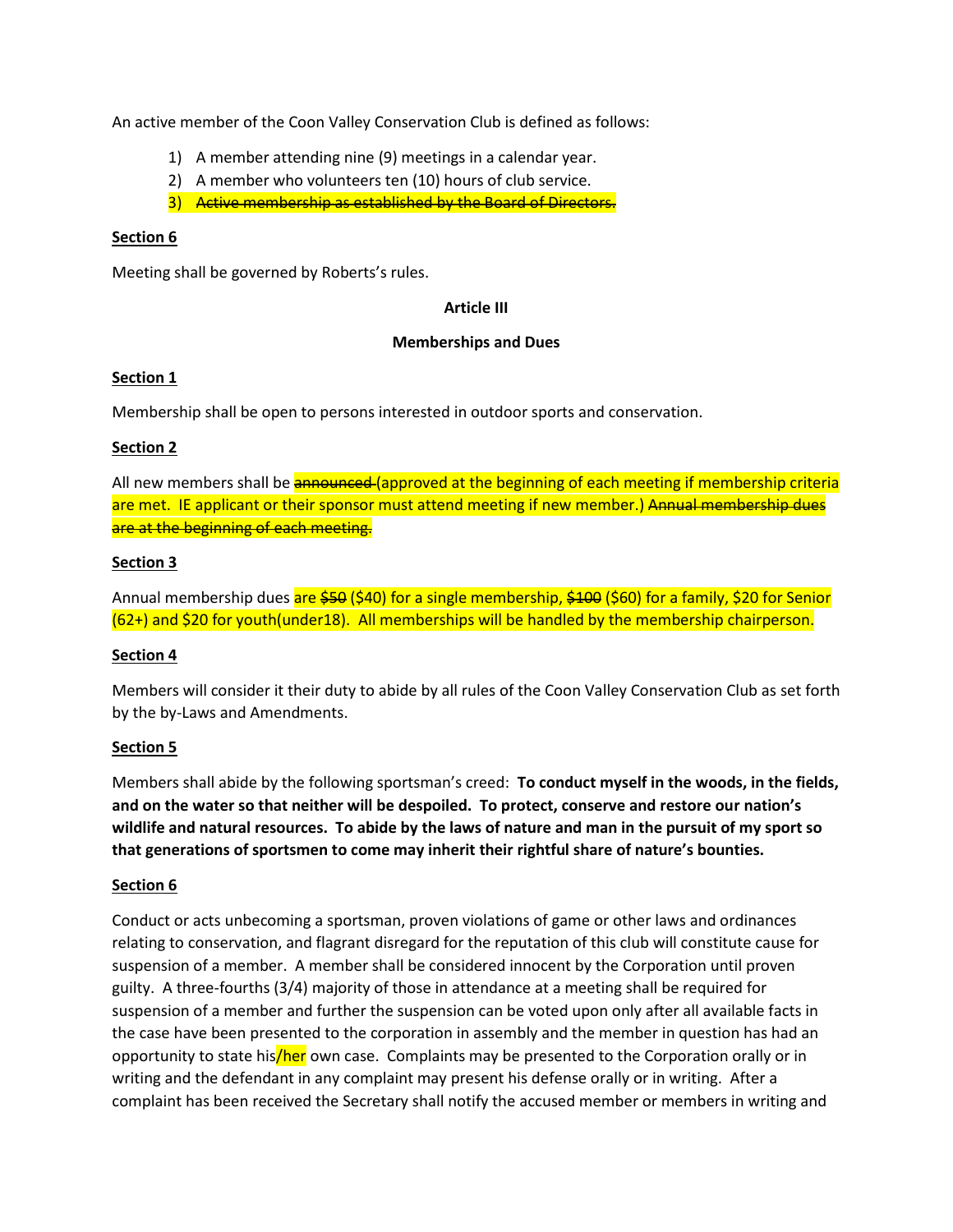in the notice shall set a date for consideration of the complaint by the Corporation, allowing not less than seven (7) days for the members to prepare a defense. In case (When) a person has been duly suspended he *(she* shall surrender to the Secretary any insignia, badge or credentials issued by the Corporation as well as any property belonging to the Corporation.

All members who witness a violation of section 6 have a responsibility to report it. Violators should be reported to a board member. This section will be enforced.

## **Section 7**

Resignation may be accepted by a majority vote of the Corporation after all insignia, badges and property belonging to the Corporation has been returned to the custody of the Secretary or Treasurer.

## **Section 8**

A person who previously resigned from the Corporation may be re-instated to membership in the same way as any new member.

A person who was suspended from the Corporation **will be re-instated at the same level** by a threefourths (3/4) majority vote at a regular or special meeting.

Section 9

Each active member shall share alike all advantages, activities, accomplishments and privileges accredited to the Corporation.

#### Section 10

Each member shall have as duties the attendance at regular and special meetings, service on committees, assistance on projects and work of the Corporation, report to the Corporation any infractions of laws, regulations or ordinances relating to conservation, and in every way further the purpose and interests of the Corporation.

Section 11

Any member using profane language at any regular meeting or social gathering will be dealt with by the rules set forth in Section 6 of this article. Member conduct at club meetings or club sponsored events shall be guided by section 6 of this article. Profane language or rude behavior is strongly discouraged.

#### **ARTICLE IV**

#### **Officers, Directors, and Committees**

#### **Section 1**

The officers shall be President, Vice President, Secretary and Treasure. They shall be ex officio members of the Board or Directors.

#### **Section 2**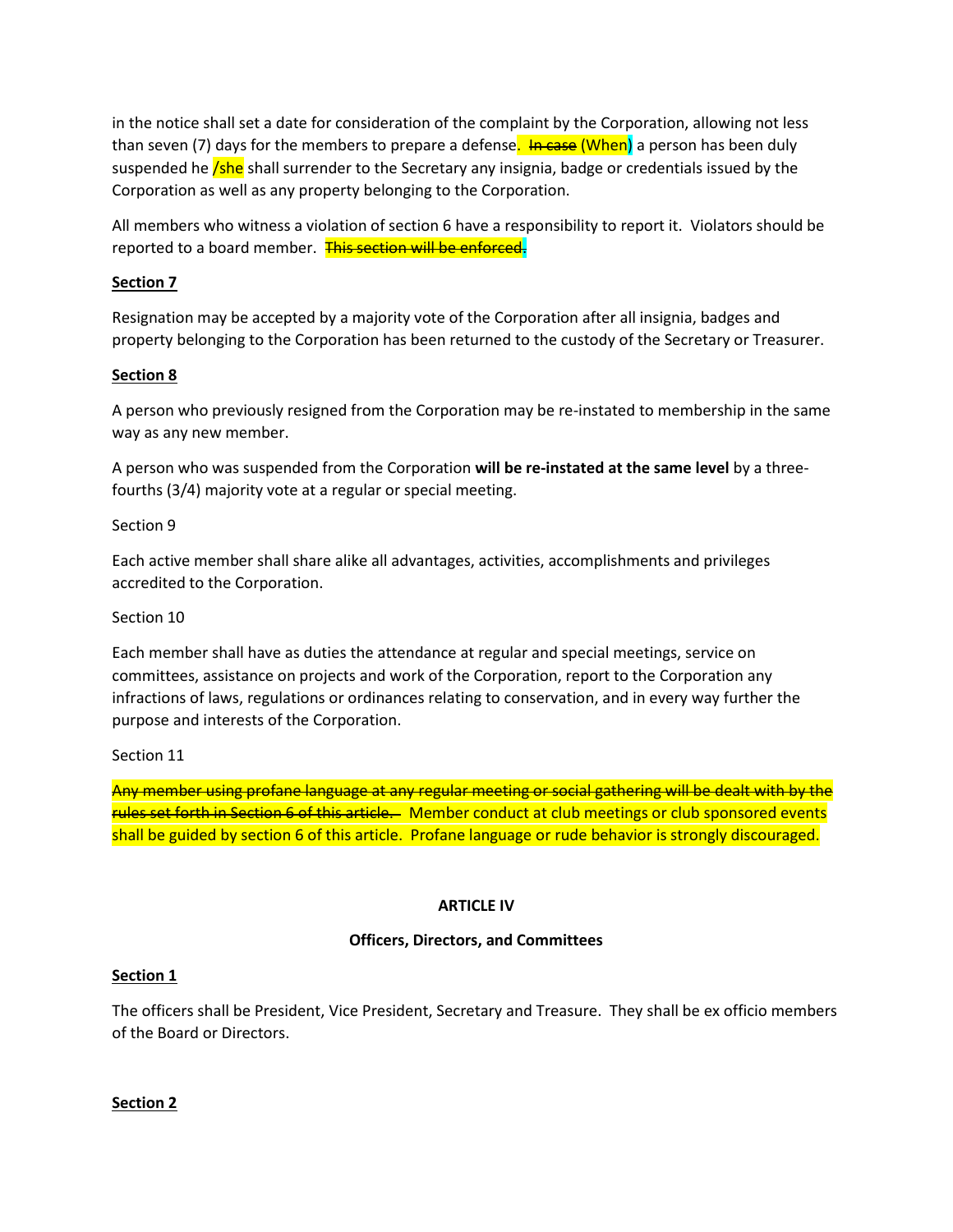The Board of Directors shall consist of eight (8) people: the four (4) who are not officers shall be Board members at-large.

# **Section 3**

There shall be three (3) permanent standing committees, Historian, Education and Property Management committees.

## **Section 4**

All officers President, Vice President, Secretary and Treasure will shall hold office for a term of one (1) year. Their respective terms shall begin at the annual meeting following their election. The four (4) directors who are not officers shall hold office for a term of two (2) years with two (2) new directors elected annually. The four (4) directors who are also officers shall serve one (1) year terms on the board.

## **Section 5**

The President shall act as chairman at all committees, and in every way further the purposes and interests of the Corporation.

## **Section 6**

The Vice President shall assume the duties of President in the Presidents absence and assist the President in furthering the purposes and interests of the Corporation.

#### **Section 7**

The Secretary shall keep minutes of meetings and records of activities, carry on the necessary business correspondence, **issue membership insignia** and in the absence of the President and Vice President conduct meetings and perform the duties of the office.

#### **Section 8**

The Treasure shall keep accounts of all money received and expended, draw checks for approval by the President, collect dues, *issue membership insignia*, and in the absence of the President, Vice President and Secretary conduct meetings and perform the duties of that office.

The Treasurer shall pay the bills of the Corporation as they become due. All extraordinary expenses except that payment of all extraordinary expenses shall be first approved by the membership at the first monthly meeting after the bill becomes due. At each monthly meeting, the Treasurer shall account for all moneys expended since the previous monthly meeting.

#### **Section 9**

Due notice will be given by **Publicity Chairman (Secretary)** by posting (on bulletin board) and by news media (email and Facebook page) at least three days in advance of a regular meeting, special meeting and social gatherings.

# **Section 10**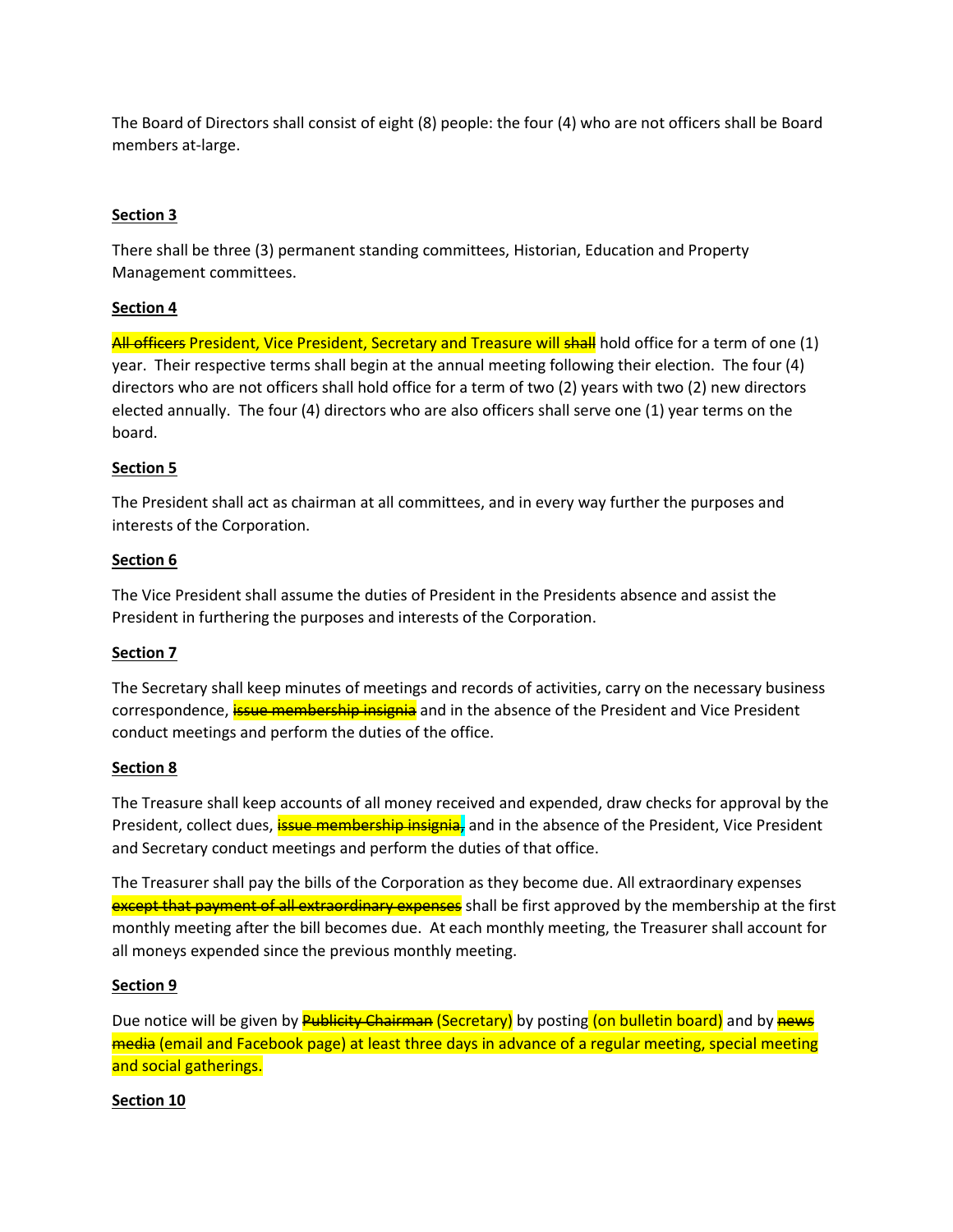The Historian shall keep photos and literature of Corporation activities to be referred to in the future.

### **Section 11**

The Directors shall manage the affairs of the Corporation. They shall also make annual audit of accounts and consider all matters of policy and administration of the Corporation.

## **Section 12**

Delegates and representatives may be elected by the Corporation as needed or appointed by the President after a motion has been passed authorizing the appointment of delegates or representatives.

## **Section 13**

Regular elections shall be held annually at the April meeting, to elect a President, Vice President, Secretary, Treasurer and two (2) directors. Special elections may be held to fill vacancies at regular meetings after being announced at the previous meeting. Any officer elected at a special election shall serve the unexpired term of the vacancy so filled. Election shall be written ballot after nominations from the floor by any active member. Nominations shall be order of business until a motion has been passed by a three-fourths (3/4) majority to close nominations for each office. The candidate receiving the most votes shall be declared elected and in case of a tie, a ballot shall be cast on the tied candidates to decide which nominee shall be elected.

#### **Section 14**

Any officer may resign by presenting their resignation to the Corporation at a regular meeting.

# **Section 15**

An officer may be removed by the following procedures: A complaint or petition signed by 50 members may be presented to any office or director at least one (1) week prior to a regular meeting date. The complaint or petition shall state the facts upon which the removal action is to be based. It will be considered by the board of directors before presentation to the corporation. The officer named in the complaint may prepare a defense in writing or for oral delivery to the Corporation. A quorum, as defined in Article II section 5, of a regular meeting with a majority vote of members present shall be necessary for removal of an officer.

# **Section 16**

The President may appoint an officer or director to fill a vacancy prior to the time when an election can be held to fill the vacancy.

#### **ARTICLE V**

#### **Activities**

#### **Section 1**

Regular activities may include cooperation with the Wisconsin Department of Natural Resources and other organizations for the promotion of wildlife, wildlife habitat and landowners in improving the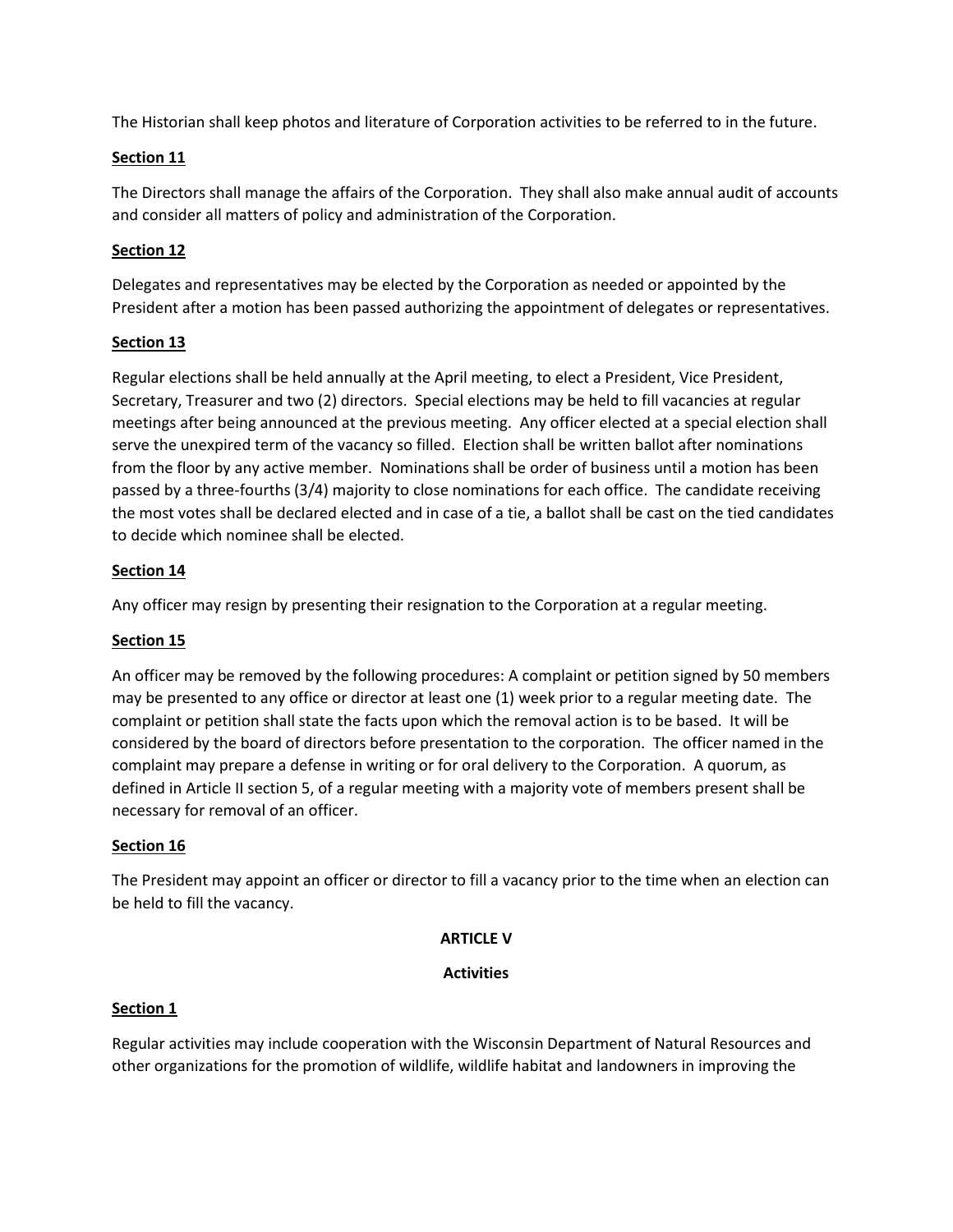environment for and increasing the population of wild game, stream improvement for fish and the rearing of desired fish and game.

## **Section 2**

Educational programs before the Corporation will be encouraged. Such programs may include motion pictures, educational handouts, illustrated lectures, addresses and reviews of worthwhile articles and books on wildlife conservation and related subjects.

## **Section 3**

Social activities such as picnics, dances, outdoor and indoor shooting matches and similar functions will be considered an important part of the Corporation's activities both for the purpose of raising funds and furnishing an opportunity for the members to become better acquainted.

#### **ARTICLE VI**

#### **Handling Funds**

#### **Section 1**

All funds will be placed on deposit in a community bank in Coon Valley, Wisconsin, to the credit of the Corporation. Any special funds will be placed in the Corporation account, but will be withdrawn at the direction of the Board of Directors only for the purpose for which they were raised or collected.

#### **Section 2**

To withdraw funds from the Corporation, account the treasure shall draw a check to the payee and the President and Treasure will affix their signatures above their title.

#### **ARTICLE VII**

#### **Amendments**

#### Section 1

Amendments to these by-laws must be prepared and presented to the Corporation in writing by an individual, individuals or by a committee for that purpose. A two-thirds (2/3) majority vote of those in attendance at a regular meeting or voting by proxy shall approve an amendment before it is added to this document.

#### **AMENDENT TO BY-LAWS, AMENDMENT #2**

Three-fourths (3/4) of the board of directors (6 of the eight members) must reside within 15-mile radius of the clubhouse.

#### **Additional AMENDMENTS to the By-Law's**

#### **Amendment A**

By-laws shall be reviewed every five years and updated as required.

#### **Amendment B**